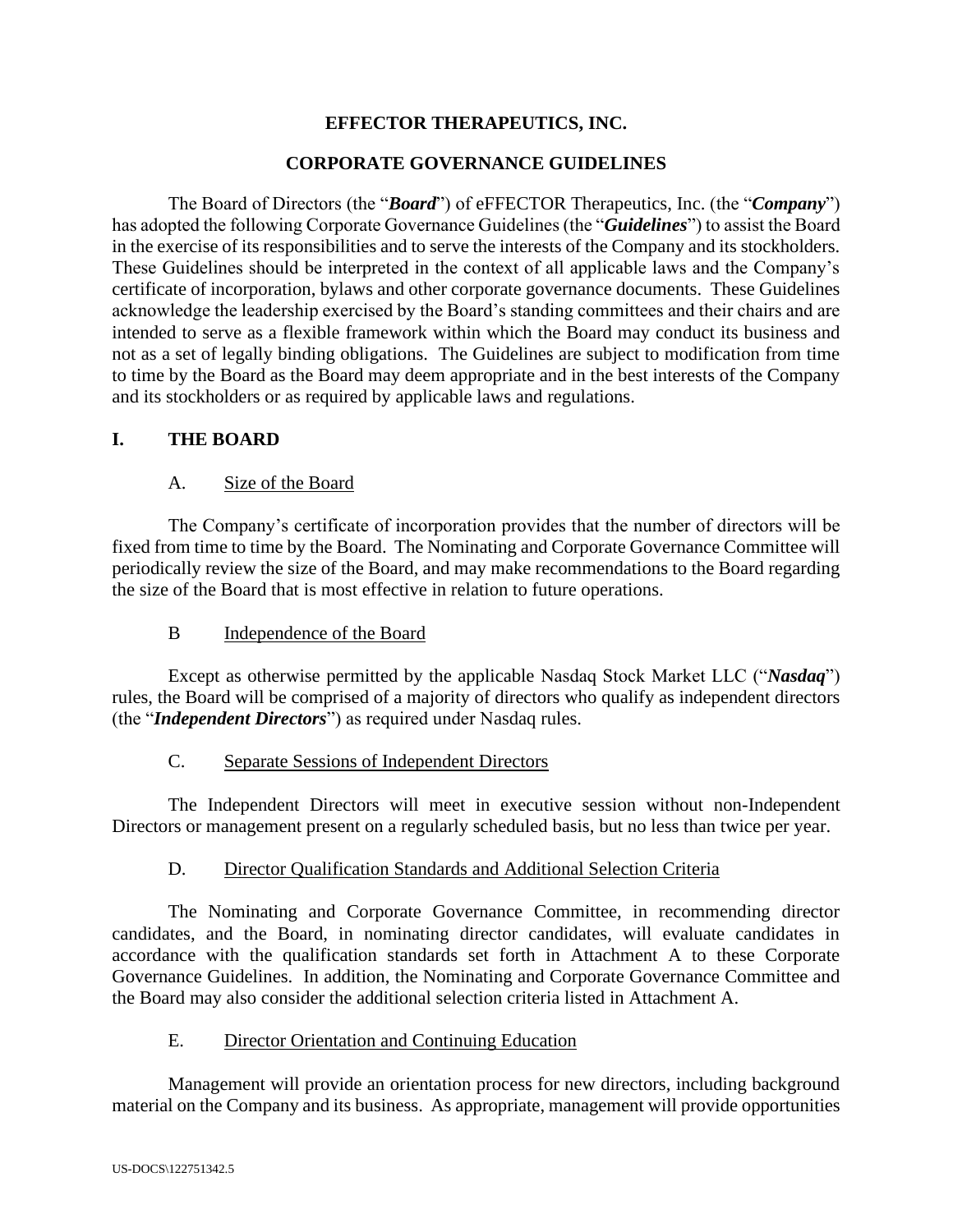for additional educational sessions for directors on matters relevant to the Company and its business.

# F. No Specific Limitation on Other Board Service

The Board does not believe that its members should be prohibited from serving on boards of other organizations and has not adopted any guidelines limiting such activities. However, the Nominating and Corporate Governance Committee may take into account the nature of and time involved in a director's service on other boards and/or committees in evaluating the suitability of individual director candidates and current directors. Prior to accepting any position on the board of directors of any organization that is a potential competitor of the Company or which may raise conflict of interest concerns, whether for-profit or not-for-profit, current directors should notify the Chairperson of the Board or the Chairperson of the Nominating and Corporate Governance Committee.

Service on other boards and/or committees should be consistent with the Company's conflict of interest policies set forth below.

G. Directors Who Resign or Materially Change Their Current Positions With Their Own Company or Become Aware of Circumstances that May Adversely Reflect upon the Director or the Company

When a director, including any director who is currently an officer or employee of the Company, resigns or materially changes his or her position with his or her employer or becomes aware of circumstances that may adversely reflect upon the director or the Company, such director should notify the Nominating and Corporate Governance Committee of such circumstances. The Nominating and Corporate Governance Committee will consider the circumstances, and may in certain cases recommend that the Board request that the director submit his or her resignation from the Board if, for example, continuing service on the Board by the individual is not consistent with the criteria deemed necessary for continuing service on the Board.

# H. Term Limits

As each director is periodically subject to election by stockholders, the Board does not believe it is in the best interests of the Company to establish term limits at this time. Additionally, such term limits may cause the Company to lose the contribution of directors who have been able to develop, over a period of time, increasing insight into the Company's business and therefore can provide an increasingly significant contribution to the Board.

# I. Director Responsibilities

The business and affairs of the Company will be managed by or under the direction of the Board, including through one or more of its committees as set forth in the bylaws and committee charters. Each director is expected to spend the time and effort necessary to properly discharge his or her responsibilities. These include: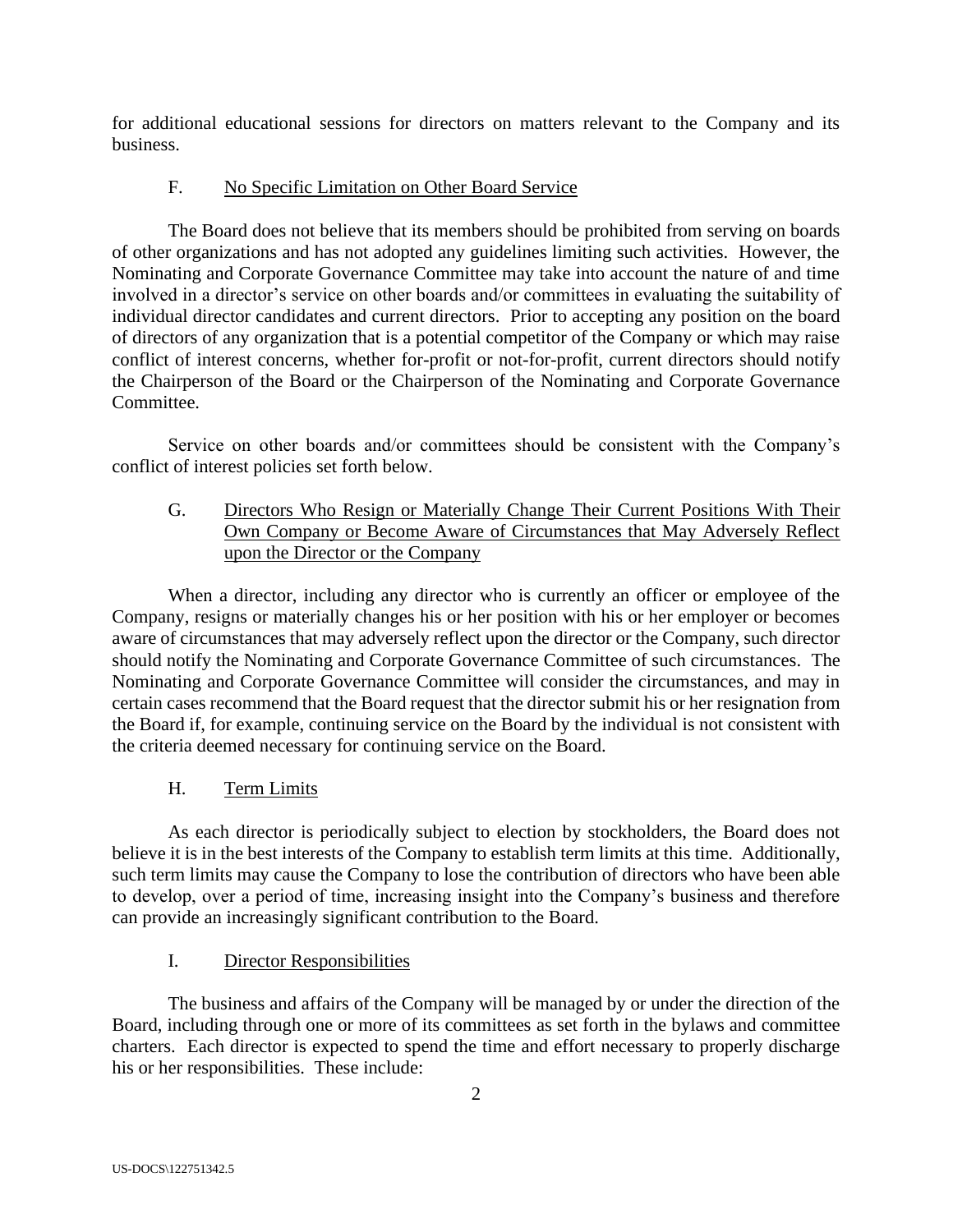- exercising their business judgment in good faith;
- acting in what they reasonably believe to be the best interest of all stockholders;
- becoming and remaining well-informed about the Company's business and operations and general business and economic trends affecting the Company; and
- ensuring that the business of the Company is conducted so as to further the longterm interests of its stockholders.

### J. Compensation

The Board believes that director compensation should fairly pay directors for work required in a business of the Company's size and scope, and that compensation should align directors' interests with the long-term interests of stockholders. The Compensation Committee will review and make recommendations to the Board regarding the cash and equity compensation of directors. The Company's executive officers do not receive additional compensation for their service as directors.

Except as otherwise permitted by the applicable Nasdaq rules, members of the Audit Committee and Compensation Committee may not directly or indirectly receive any compensation from the Company other than their directors' compensation, including any compensation for service on committees of the Board and the receipt of equity incentive awards.

## K. Conflicts of Interest

Directors are expected to avoid any action, position or interest that conflicts with the interests of the Company or gives the appearance of a conflict. If an actual or potential conflict of interest develops, the director should immediately report all facts regarding the matter to the Board. Any significant conflict must be resolved or the director should resign. If a director has a personal interest in a matter before the Board, the director must disclose the interest to the Board, excuse himself or herself from discussion on the matter and not vote on the matter. The Board may delegate any decision with respect to such transaction to the Audit Committee and/or Nominating and Corporate Governance Committee.

## L. Interaction with Institutional Investors

The Board believes that management speaks for the Company. Each director should refer all inquiries from institutional investors, the press or other third parties regarding the Company's operations or management. Individual Board members may, from time to time at the request of the management, meet or otherwise communicate with various constituencies that are involved with the Company. If comments from the Board are appropriate, they should, in most circumstances, come from the Chairperson of the Board.

## M. Stock Ownership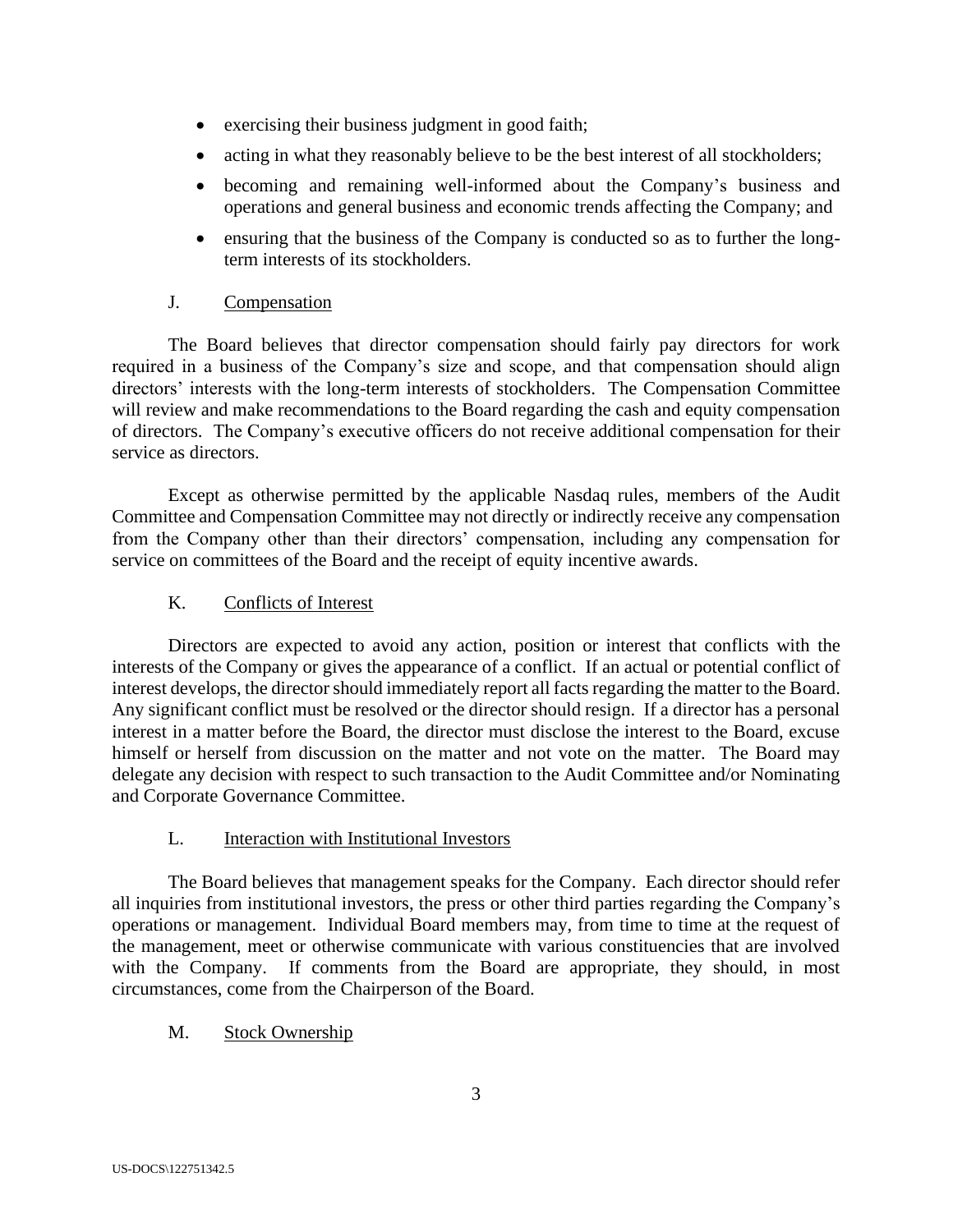The Company encourages directors to own shares of the Company's stock. However, the number of shares of the Company's stock owned by any director is a personal decision and, at this time, the Board has chosen not to adopt a policy requiring ownership by directors of a minimum number of shares.

## N. Board Access to Senior Management

The Board will have complete access to Company management in order to ensure that directors can ask any questions and receive all information necessary to perform their duties. Directors should exercise judgment to ensure that their contact with management does not distract managers from their jobs or disturb the business operations of the Company. Any meetings or contacts that a director wishes to initiate may be arranged through the Chief Executive Officer or the Chairperson of the Board, or if neither is available or neither is appropriate, directly by the director. To the extent appropriate, such contact, if in writing, should be copied to the Chief Executive Officer of the Company.

### O. Board Access to Independent Advisors

The Board committees may hire independent advisors as set forth in their applicable charters. The Board as a whole shall have access to any independent advisor retained by the Company, and the Board may hire any independent advisor it considers necessary to discharge its responsibilities.

#### P. Self-Evaluation

The Nominating and Corporate Governance Committee will oversee a periodic assessment of the Board's and its committees' performance.

#### **II. BOARD MEETINGS**

#### A. Frequency of Meetings

The Board will meet at such times as the Board will from time to time determine. In addition, special meetings may be called from time to time as determined by the needs of the business. It is the responsibility of the directors to attend meetings.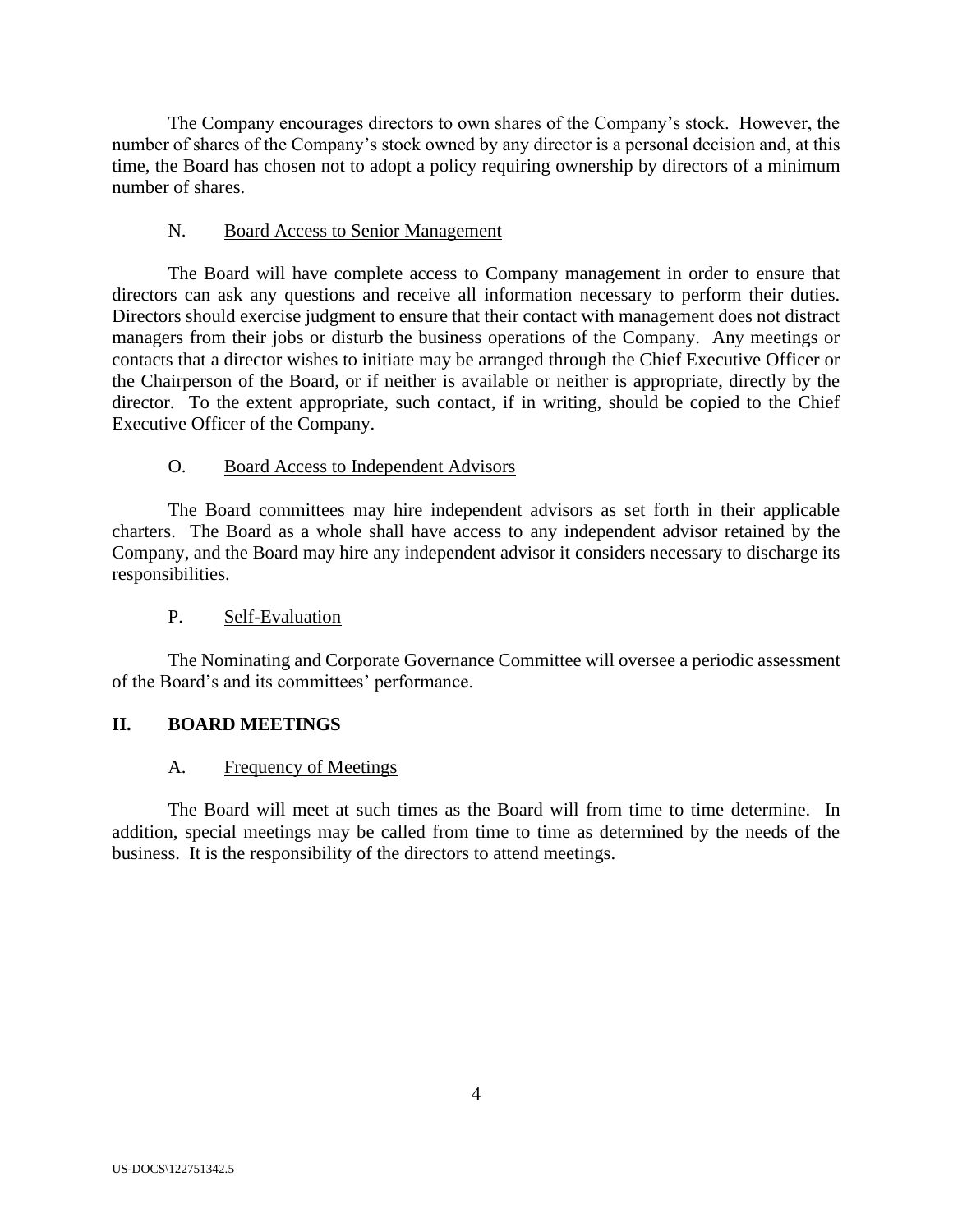### B. Director Attendance

A director is expected to spend the time and effort necessary to properly discharge his or her responsibilities. Accordingly, a director is expected to regularly prepare for and attend meetings of the Board and all committees on which the director sits (including separate meetings of the Independent Directors), with the understanding that, on occasion, a director may be unable to attend a meeting. A director who is unable to attend a meeting of the Board or a committee of the Board is expected to notify the Chairperson of the Board or the Chairperson of the appropriate committee in advance of such meeting, and, whenever possible, participate in such meeting via teleconference in the case of an in-person meeting.

## C. Attendance of Non-Directors

The Board encourages the Chairperson of the Board or of any committee to invite Company management and outside advisors or consultants from time to time to participate in Board and/or committee meetings to (i) provide insight into items being discussed by the Board which involve the manager, advisor or consultant, (ii) make presentations to the Board on matters which involve the manager, advisor or consultant, and (iii) bring managers with high potential into contact with the Board. Attendance of non-directors at Board meetings is at the discretion of the Board.

## D. Advance Receipt of Meeting Materials

Information regarding the topics to be considered at a meeting is essential to the Board's understanding of the business and the preparation of the directors for a productive meeting. To the extent feasible, the meeting agenda and any written materials relating to each Board meeting will be distributed to the directors sufficiently in advance of each meeting to allow for meaningful review of such agenda and materials by the directors. Directors are expected to have reviewed and be prepared to discuss all materials distributed in advance of any meeting.

# **III. COMMITTEE MATTERS**

The Board currently has three (3) committees: (i) the Audit Committee, (ii) the Compensation Committee and (iii) the Nominating and Corporate Governance Committee. From time to time and depending upon the circumstances, the Board may form a new committee or disband a current committee. Each committee will perform its duties as assigned by the Board in compliance with the Company's bylaws and the committee's charter. It is the responsibility of the directors to attend the meetings of the committees on which they serve.

## **IV. SUCCESSION PLANNING**

The Board (or a committee delegated by the Board) will (i) work on a periodic basis with the Chief Executive Officer to evaluate the Company's succession plans upon the Chief Executive Officer's retirement and in the event of an unexpected occurrence, and (ii) periodically review the performance of the Chief Executive Officer.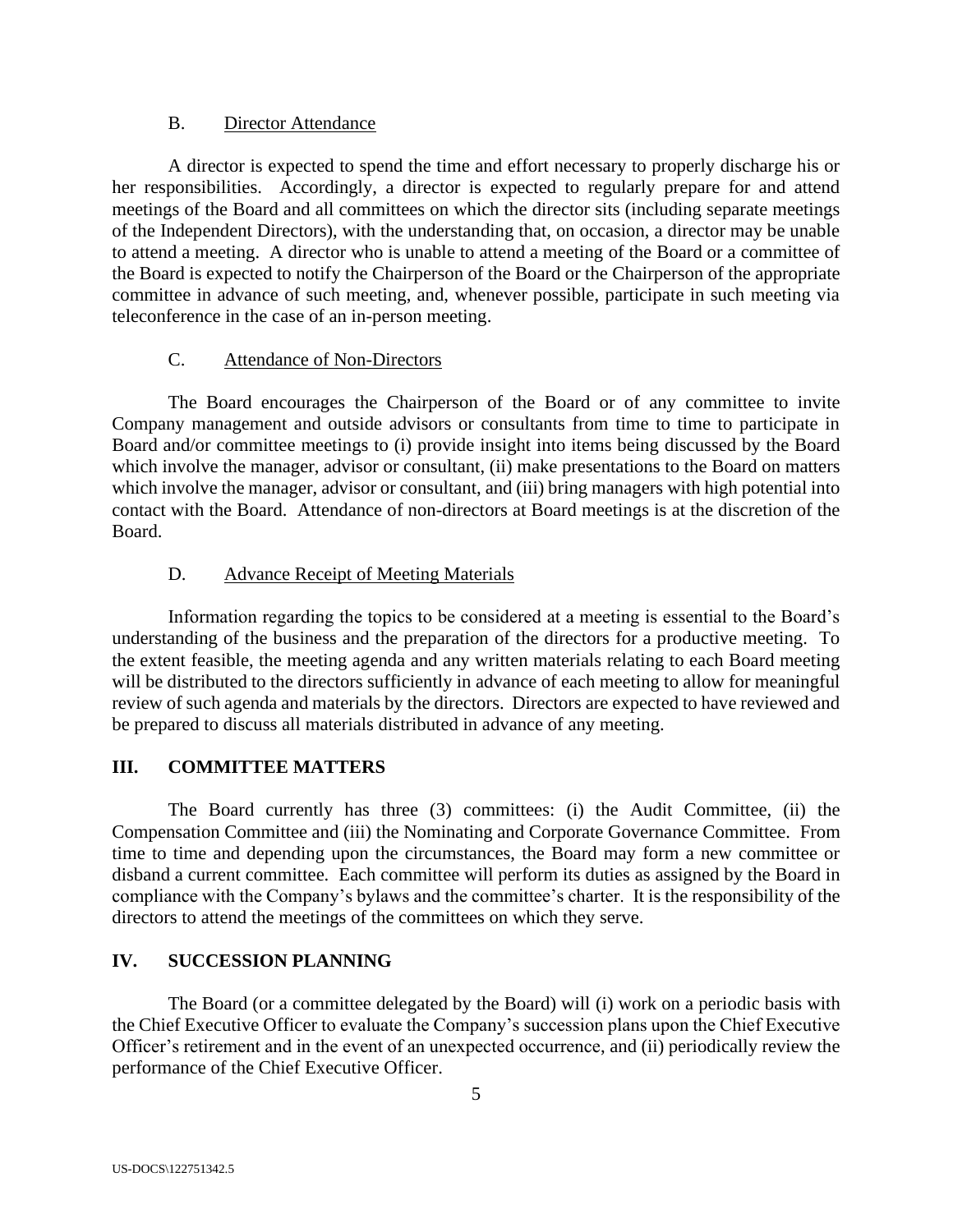### **V. OVERSIGHT OF RISK MANAGEMENT**

The Board and the Board committees shall have an active role in overseeing management of the Company's risks. The Board shall regularly review information regarding the Company's credit, liquidity and operations, as well as the risks associated with each. The Company's Compensation Committee shall be responsible for overseeing the management of risks relating to the Company's executive compensation plans and arrangements. The Company's Audit Committee shall oversee management of financial risks. The Nominating and Corporate Governance Committee shall manage risks associated with the independence of the Board and potential conflicts of interest. While each committee shall be responsible for evaluating certain risks and overseeing the management of such risks, the entire Board is regularly informed through committee reports about such risks.

### **VI. ETHICS HOTLINE**

The Audit Committee will cause the Company to implement, maintain and monitor an ethics hotline that is designed to receive anonymous reports of any known or suspected violations of the Company's Code of Business Conduct and Ethics or any applicable laws and regulations. The Audit Committee will investigate any reports received through the ethics hotline and report to the Board periodically with respect to the information received through the ethics hotline and any related investigations.

\* \* \* \* \*